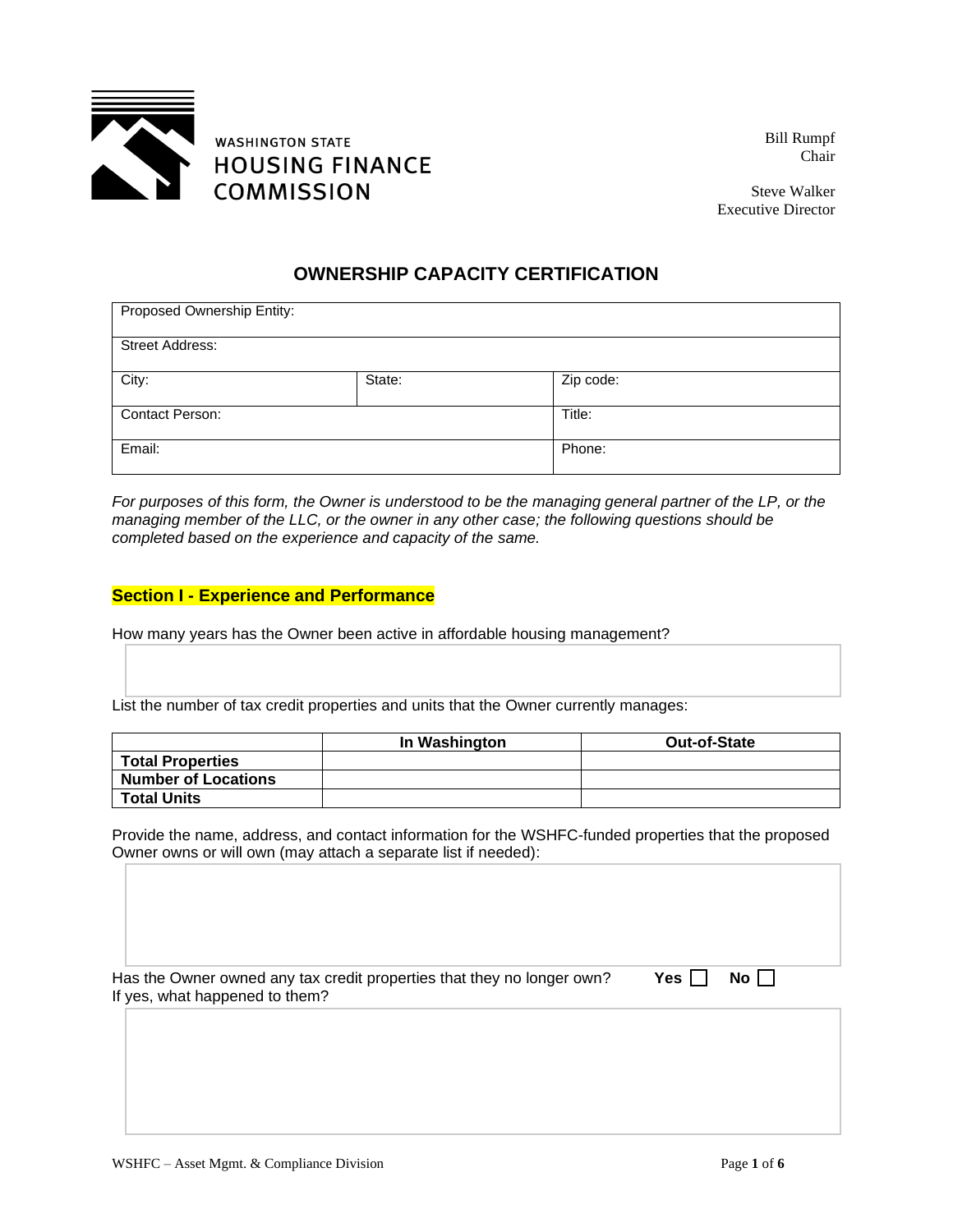| Is the Owner in good standing with WSHFC programs?<br>Yes    <br>$N/A$ $\Box$<br>If no, describe<br>$No$    <br>the issue(s) and what is being done to address them:                                        |
|-------------------------------------------------------------------------------------------------------------------------------------------------------------------------------------------------------------|
| If the application for tax credits involves rehabilitation of existing housing units, does the Owner have<br>experience with the Federal Uniform Relocation Act?<br>Yes $\Box$<br>No $\Box$<br>$N/A$ $\Box$ |
| Has the Owner or any of its personnel ever been involved in governmental or judicial action concerning a<br>violation of Fair Housing Laws?<br>If yes, please provide details:<br>Yes $\Box$<br>$No \Box$   |
| Within the past 10 years, has a project for which the Owner is a principal been involved in a bankruptcy,                                                                                                   |
| adverse fair housing settlement, civil rights settlement or adverse federal or state government proceeding<br>and settlement?<br>No $\Box$<br>$N/A$ $\Box$<br>If yes, please provide details:<br>Yes $\Box$ |
|                                                                                                                                                                                                             |
| Within the past 10 years, has the Owner ever been debarred or received a limited denial of participation<br>by a federal or state agency from participating in a development program?                       |
| If yes, please provide details:<br>No $\Box$<br>Yes $\Box$                                                                                                                                                  |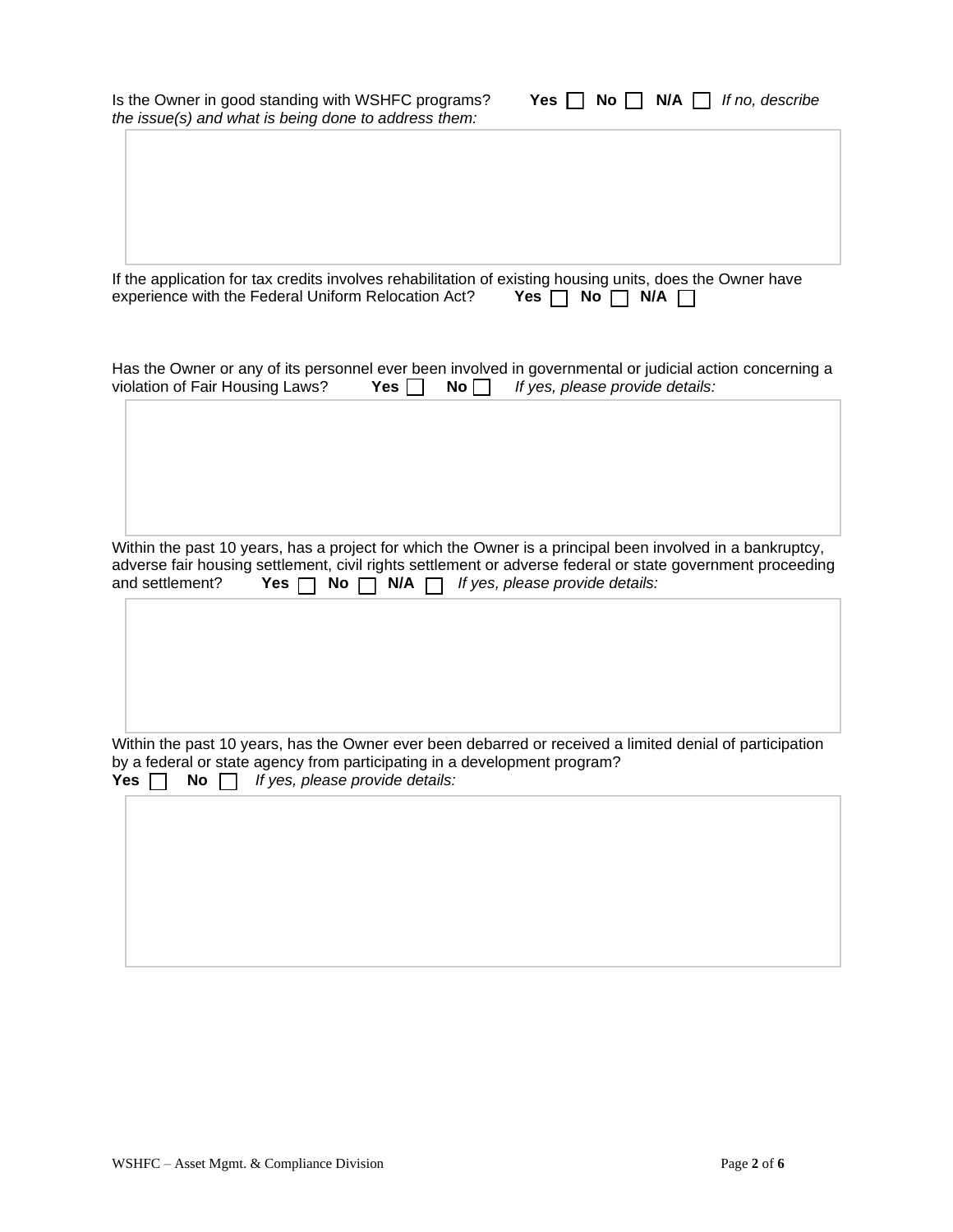Within the past 10 years, has the Owner been involved in a project which received an allocation of tax credits, but failed to meet standards or requirements of the tax credit allocation; or failed to fulfill one of the representations contained in an application for tax credits? *(This includes returning an allocation of tax credits to the agency after the carryover agreement has been signed.)*

| If yes, please provide details:<br><b>Yes</b><br><b>No</b>                                                                                                                                                                                                                                                  |
|-------------------------------------------------------------------------------------------------------------------------------------------------------------------------------------------------------------------------------------------------------------------------------------------------------------|
|                                                                                                                                                                                                                                                                                                             |
| Within the last five years, has a project for which the Owner is the principal been in mortgage default or                                                                                                                                                                                                  |
| arrearage of three months or more on a Federal Housing Administration (FHA) insured project, Rural<br>Development (RD) funded rental project, tax-exempt bond funded mortgage, agency loan, tax credit<br>project or any other publicly subsidized project?<br>If yes, please provide details:<br>Yes<br>No |
|                                                                                                                                                                                                                                                                                                             |
| Within the last five years, has the Owner been found to be directly or indirectly responsible for any other                                                                                                                                                                                                 |
| project in which there is or was uncorrected noncompliance more than three months from the date of<br>notification by WSHFC or any other state allocating agency?<br>If yes, please provide details:<br><b>Yes</b><br><b>No</b>                                                                             |
|                                                                                                                                                                                                                                                                                                             |
| Which of the following certifications does the Owner require their property managers to obtain and<br>maintain through continuing education? (Check all that apply)                                                                                                                                         |

Housing Credit Certified Professional (HCCP)

Certified Credit Compliance Professional (C3P)  $\Box$ 

Tax Credit Compliance System (TaCCS) П

National Compliance Professional (NCP) П

Tax Credit Specialist (TCS) and (eTCS) П

Specialist in Housing Credit Management (SHCM)  $\mathsf{L}$ 

None of the above $\Box$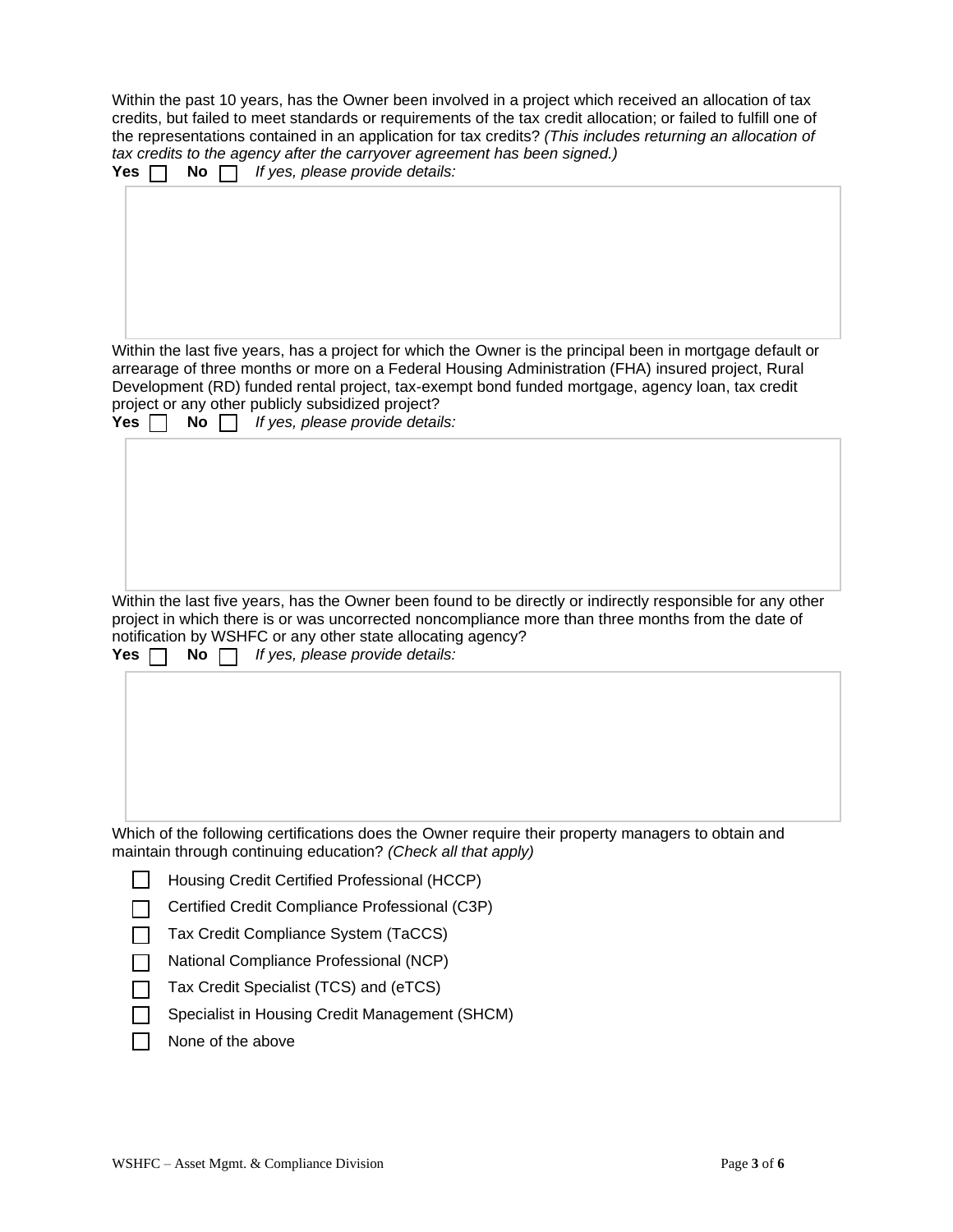List any other qualifications the Owner requires for managers responsible for resident qualification:

| <b>Education:</b>                        |  |
|------------------------------------------|--|
| $\bullet$                                |  |
| $\bullet$<br><b>Previous Experience:</b> |  |
|                                          |  |
|                                          |  |
| Other:                                   |  |
|                                          |  |
|                                          |  |

## **Section II – Operations & Structure**

Identify any common interest or ownership between the property owner and the Owner:

| Yes $\vert \ \vert$<br>Is the Owner properly incorporated in Washington?<br>No                                                                                       |
|----------------------------------------------------------------------------------------------------------------------------------------------------------------------|
| Does the Owner have rental properties that are being third-party managed in Washington?<br>If yes, list the names of the property management companies:<br>No<br>Yes |
|                                                                                                                                                                      |
| Relating to eligibility and record keeping, describe the oversight the Owner will provide to ensure<br>compliance with the tax credit program:                       |
|                                                                                                                                                                      |
| How often do Owner executives or supervisors visit the properties?                                                                                                   |
| Monthly<br>Semi-Annually [<br>Weekly [<br>Quarterly $\Box$<br>Annually<br>Other $\Gamma$                                                                             |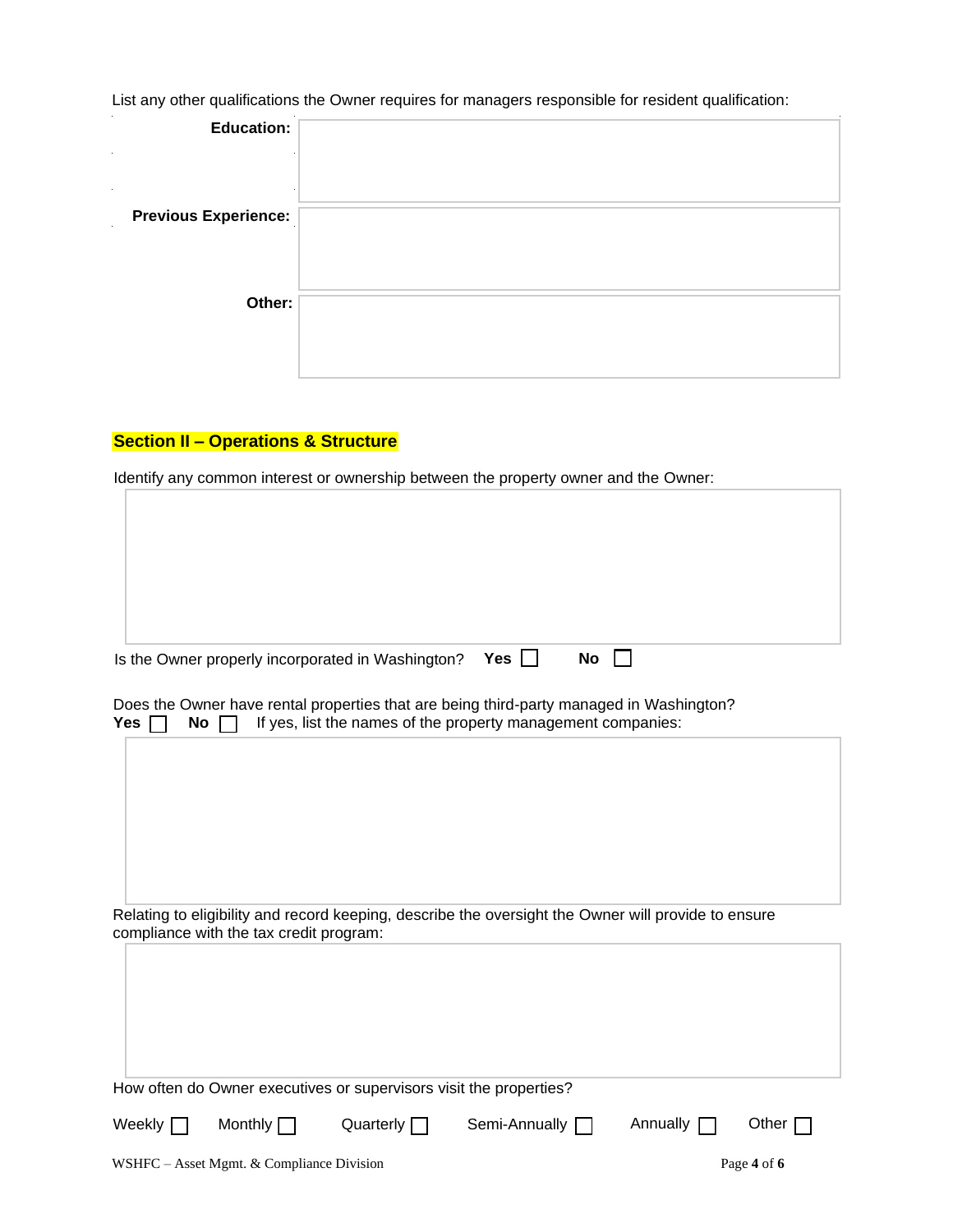Describe the Owner's recordkeeping requirements. What measures are in place to ensure resident information is safe and secure?

Describe the Owner's customer service philosophy:

Describe the Owner's experience with Affirmative Fair Housing Marketing practices and handling resident complaints:

Describe the type and frequency of tax credit training that will be provided to ownership and/or property management staff: